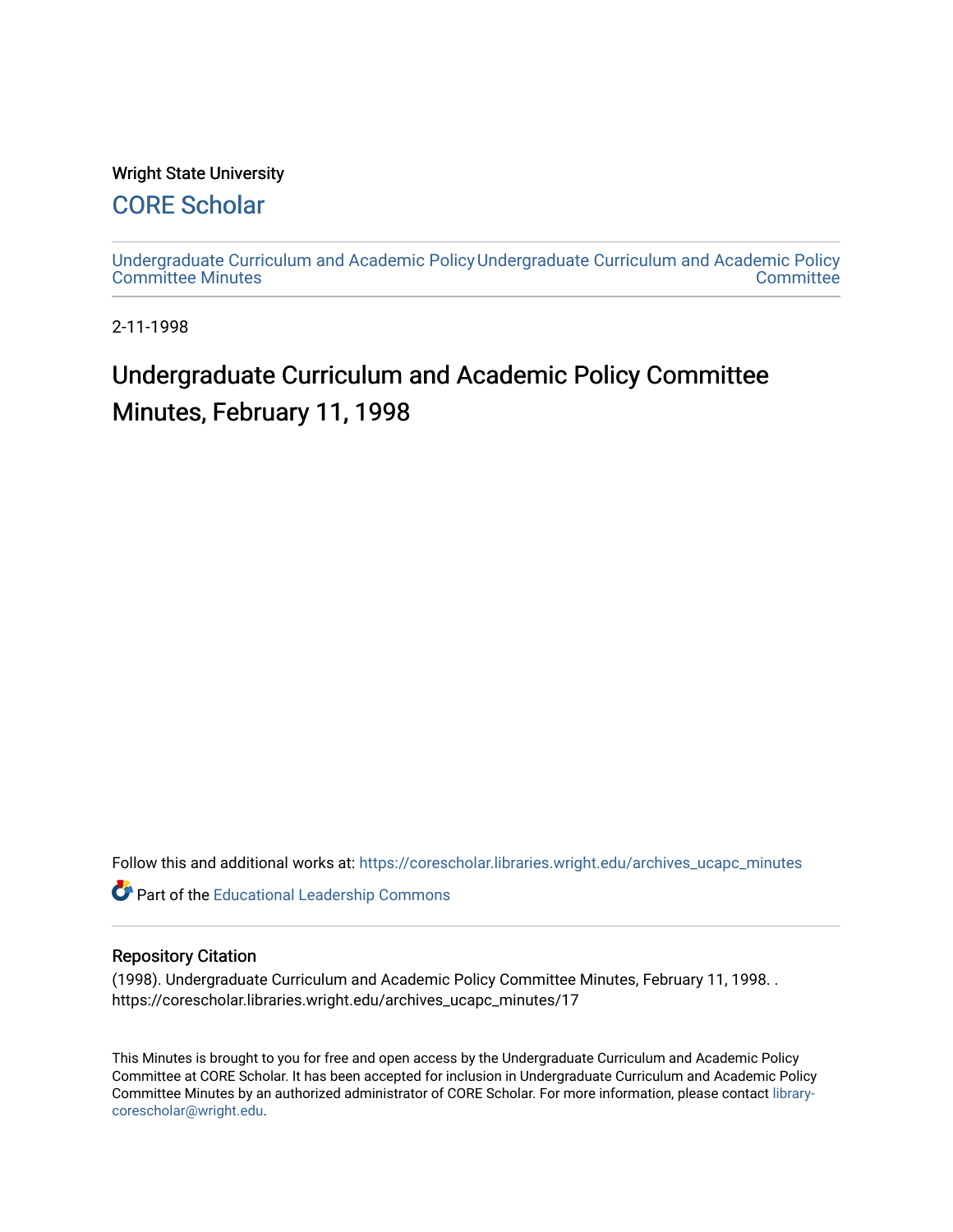# **Undergraduate Curriculum and Academic Policy Committee**

# **Minutes of February 11, 1998 Meeting**

**Present:** Beth Basista, Jeanne Fraker, Jeff Gardner, Myrna Gifford, Joe Law, Jan Maxwell, Anne Runyan, Tom Sav, Joe Slater, Donald Swanson, Tim Wood.

**Approved Minutes** of January 21, 1998 UCAPC meeting.

## **Reviewed revisions to Minor in Air Force Studies proposal:**

The committee found acceptable the revision of the elective requirement component of the proposal so as to include a number of courses addressing and incorporating issues of diversity. The proposal will be forwarded to the Faculty Senate for review and consideration.

## **Air Force Studies Minor \***

**Catalog Description:** Any student may earn a minor in Air Force Studies. Completion of the Air force Studies Minor will enhance a student's ability to lead, manage, and communicate with people regardless of their major. Students will gain an insight and understanding of the Air Force and political issues facing the United States to include topics such as AF heritage, quality management fundamentals, professional knowledge, leadership, ethics and values, regional studies and Air Force doctrine.

Acceptance into the minor requires an overall 2.0 grade point average. Students must also maintain a minimum grade point average of 2.0 in this minor.

#### **Requirements: Total 32 hours**

**Required Courses:** provides a basic understanding of issues and problems facing officers in today's military, along with the skills necessary to successfully lead people and manage resources towards a common goal.

**18 hours:** AES 221, 222, 223, 331, 332, 333, 431, 432

**Elective Courses:** enable individual students to enhance their skills and understand the many issues facing future leaders (eight credit hours must be 300/400 level courses).

**14 hours:** MGT 302, 321, 411, 474, COM 101, ENG 240, 343, PHL 124, 211, PLS 222, 301, 335, 366,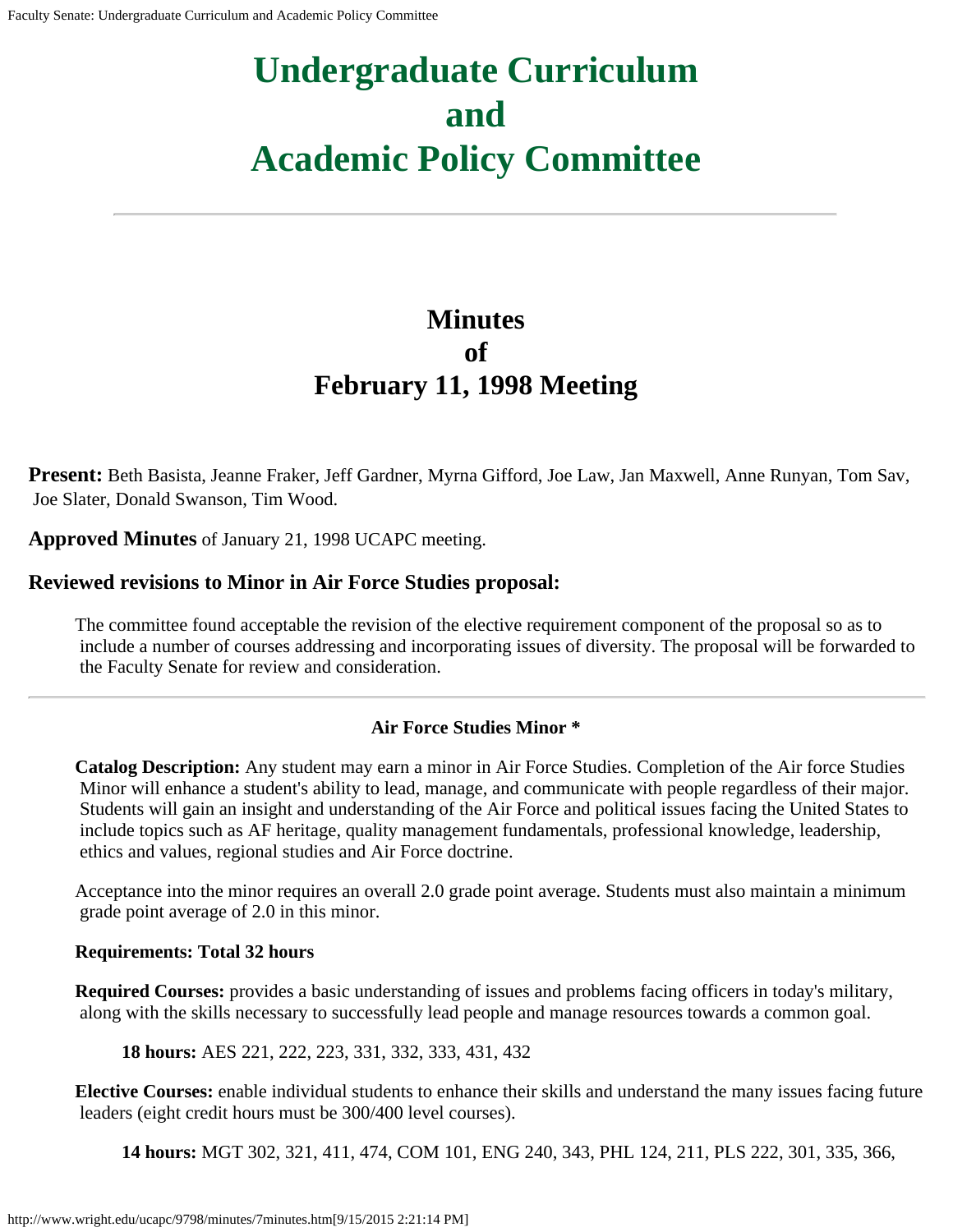Faculty Senate: Undergraduate Curriculum and Academic Policy Committee

371, 374, 375, 376, 380, 381, 453, 472, 473, 474, 475, EC 444, LAW 420

#### **Objectives:**

A. To provide academic recognition for AFROTC course work that normally does not count towards meeting degree requirements in a student's major.

B. to provide AFROTC cadets and non-cadets an understanding of the Air force and its role in society.

C. to prepare students by giving them basic tools and skills to successfully handle complex issues facing them in the Air Force or industry.

**Program Quality:** Grading for all required and elective courses is letter grades. No pass/fail options are offered. To receive a "Minor in Air Force Studies," the core and elective course work must be completed with a "C" or higher in each course.

**Student Performance:** Students will be admitted to the minor when they have been admitted to their major program, earned sophomore status (45 hours), and have applied for and been admitted to the Air force Studies minor. An overall 2.0 GPA is required for admission. Students must maintain a minimum 2.0 GPA in the minor.

**Resource Review:** The Air Force Studies minor courses are regularly offered by the Air Force Studies, COBA, and COLA. No new resources are required to offer the Air Force Studies minor.

\* Summary based on proposal submission from the Department of Aerospace Studies through the Office of the Associate Provost. The complete program proposal is available for review in the Faculty Office, 032 Rike.

#### **Course Modification (M) and Inventory (I) Requests**

| <b>COLA:</b> Approved                                                                         |
|-----------------------------------------------------------------------------------------------|
| PLS 374 International Human Rights (I)                                                        |
| PLS 375 Human Rights in the USA (I)                                                           |
| ATH 351 Fossil Evidence for Human Evolution (M).                                              |
| <b>COSM:</b> Approved                                                                         |
| EH 466 Occupational Health and Safety (M)                                                     |
| EH 468 Industrial Hygiene (M)                                                                 |
| BIO 481Biology of Fishes Lab (I)                                                              |
| Returned                                                                                      |
| EH 467 Occupational Health and Safety Lab (M)                                                 |
| The committee requests a clearer documentation of the relationship between the modification   |
| to EH 467 and the existing EH 469, as well as a rationale for maintaining EH 469 when it      |
| appears that it is being collapsed into a modified EH 467.                                    |
| EH 492 Environmental Sciences Seminar (M)                                                     |
| The committee requests a syllabus and clearer justification to accompany the increased credit |
| hours.                                                                                        |
| <b>COBA</b> : Approved                                                                        |
| FIN 401 Investing in Securities (M)                                                           |
| FIN 411 Management of Financial Institutions (M)                                              |
| FIN 490 International Financial Management (M)                                                |
| Returned                                                                                      |
| MKT 302 Marketing Management (M)                                                              |
| MKT 302 Marketing Management Lab (I)                                                          |
| The committee requests that the MKT 302 inventory request (the laboratory component of        |
| MKT 302) be assigned a separate course designation.                                           |
|                                                                                               |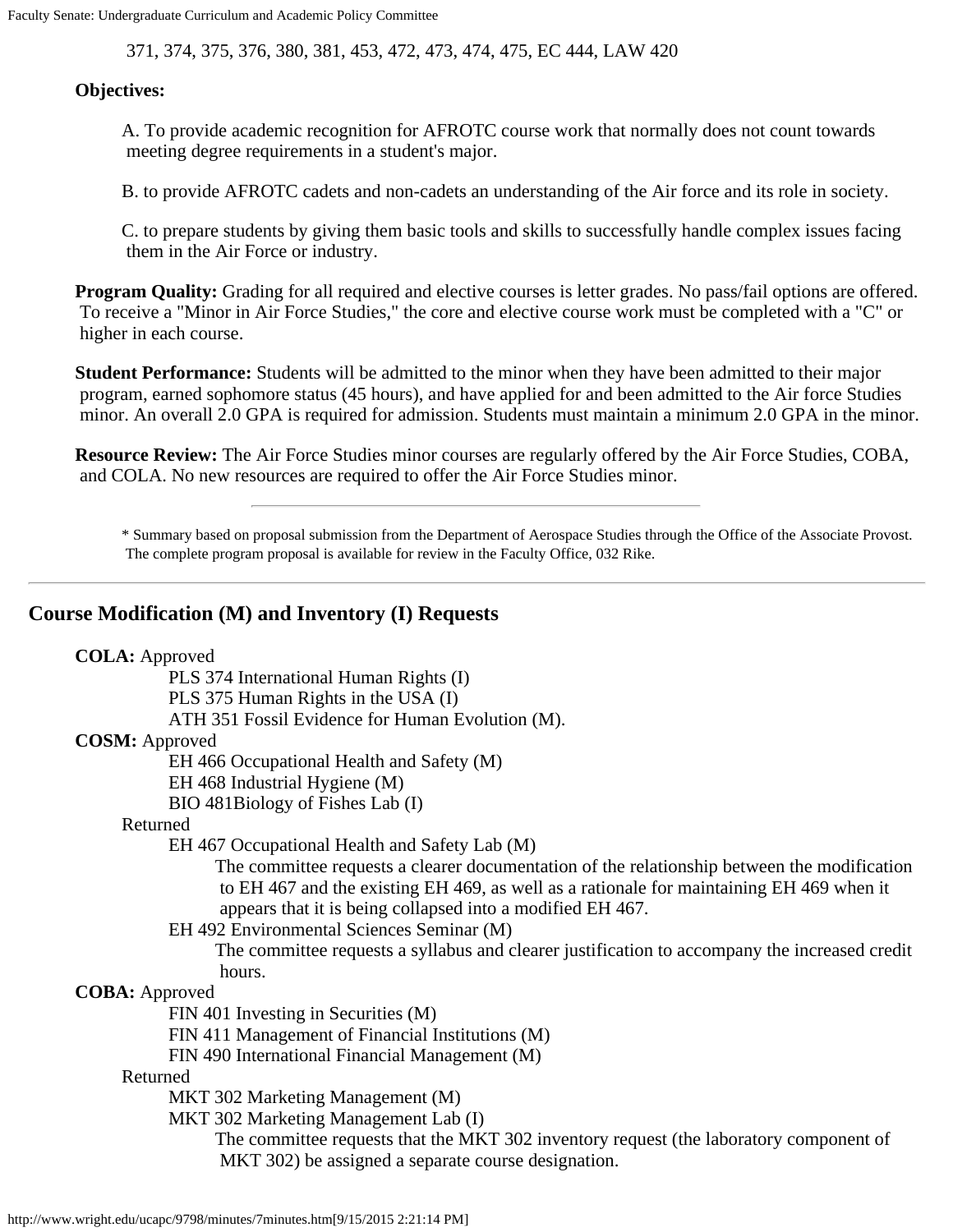Faculty Senate: Undergraduate Curriculum and Academic Policy Committee

ECO 391Economic Studies for Teachers Withdrawn for departmental review.

# **WSU Transfer Policy v. Ohio Articulation and Transfer Policy**

Reviewed and discussed a request to consider a modification to the existing transfer credit policy to bring WSU in compliance with the mandates of The Ohio Articulation and Transfer Policy. The request to UCAPC was submitted by Dr. Bill Rickert, Associate Dean, COLA and WSU's representative on the Ohio Board of Regents Articulation and Transfer Council. After a lengthy discussion of the current and future implications of bringing WSU into compliance with the transfer of CLEP and experiential learning courses awarded to students at other accredited Ohio institutions of higher education, the committee approved the request.

# **Transfer Credit Policy** \*

#### **College-Level Examination Program (CLEP) and Experiential Learning Courses**

#### **Policy Recommendation**

Individuals transferring from accredited Ohio Institutions of higher education will receive credit that has been awarded to the student based on College-Level Examination Program (CLEP) courses and Experiential Learning Courses. Such credit will be posted to the student's record and may apply to free electives.

#### **Purpose**

To bring WSU into compliance with the Ohio Board of Regents requirements as specified in *The Ohio Articulation and Transfer Policy*. Section III. D., *Acceptance of Transfer Credit and Application of Transfer Credit*, subsection 1.d., *Acceptance of Transfer Credit*, specifies:

Individuals who do not have an earned A.A. degree or A.S. degree will receive transfer credit for all college level courses in which they have earned a grade of C or better. Pass/fail courses, Credit by Examination courses, Experiential Learning courses, and other non-traditional courses, which meet these conditions, will be posted to the record and will appear on the student's transcript.

Further speaking to the requirement, the "Articulation and Transfer Implementation Issues" section of the *Policy* contains the following:

Question 4: Assume the receiving institution does not award credit for CLEP - General Examinations or other non-traditional credit (CLEP - Major Field Examinations, credit by examination, military service courses, experiential learning, etc.) Or has more stringent requirements for awarding such credit than the sending institution. In such cases, is the receiving institution required to accept course credit from the sending institution which has been awarded to the student based on CLEP - General Examinations or other non-traditional credit (CLEP - Major Field Examinations, credit by examination, military service courses, experiential learning, etc.)?

Answer: Yes, in all cases credit must be awarded by the receiving institution toward a course which is equivalent in content at the receiving institution. Even if there are no equivalent courses at the receiving institution, transfer credit must be awarded. This credit must be entered on the student record and it must apply to degree requirements, at least, toward free electives.

**Implementation:** As soon as possible, but no later than Fall 1998.

#### **Possible Implications for Further Policy Consideration**

Consideration might be given to undertake study to assure that WSU native students and transfer students are